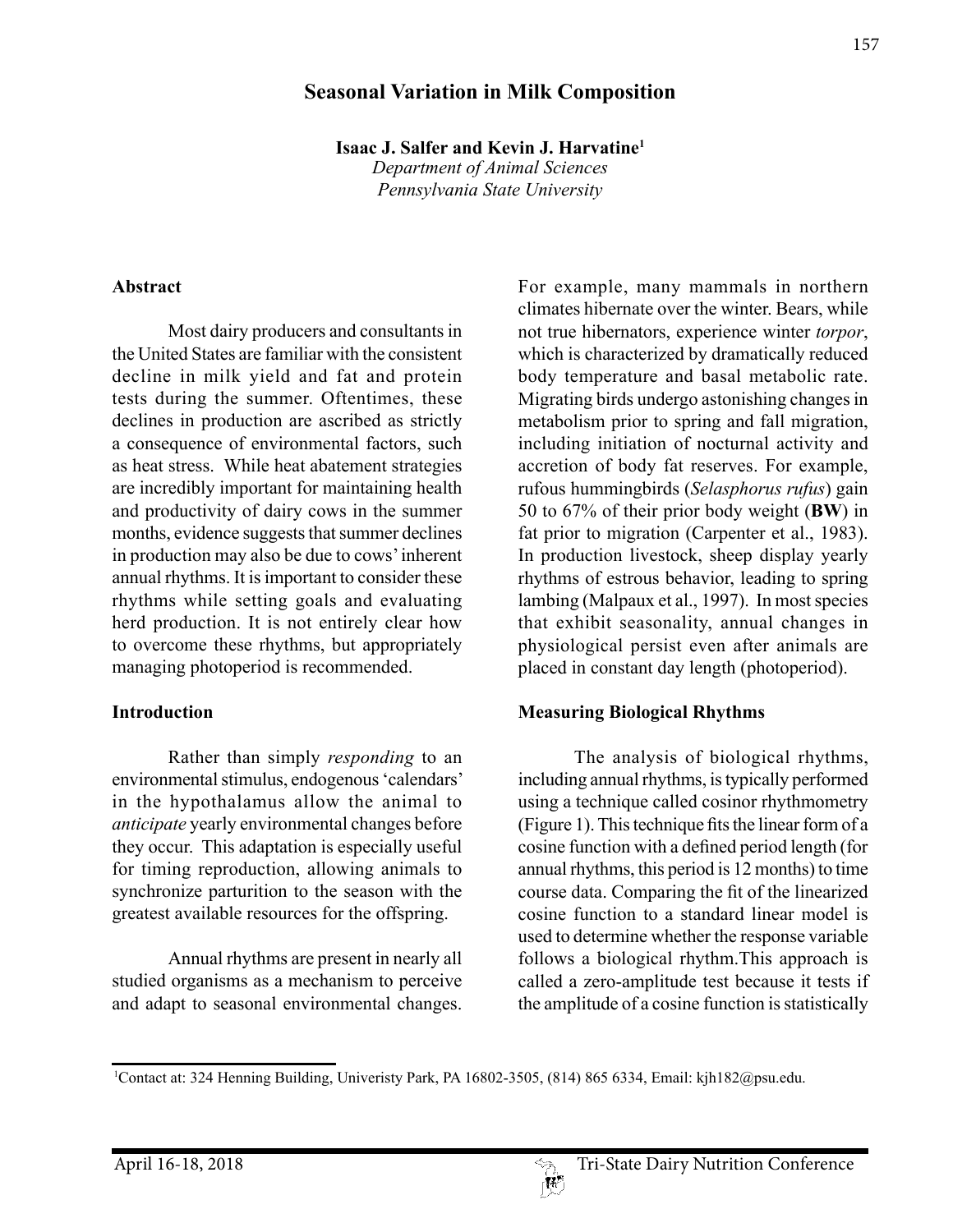greater than zero, and therefore is rhythmic. Our lab has applied this approach using mixed models to separate random effects, such as animal, herd, or year, from the effects of the rhythm, and to compare rhythms between different treatment groups. In addition to determining rhythm fit, cosinor rhymometry is used to calculate the time that a rhythm peaks, termed acrophase, and the difference from peak to mean of the rhythm, called the amplitude. The acrophase of an annual rhythm indicates the time of the year when response is greatest, and differences in acrophase between groups indicate that they are entrained to a different cycle. The amplitude is a measure of the robustness of a rhythm, and twice the amplitude (double amplitude) is a measure of the difference between maximal and minimal response.

### **Annual Rhythms in the Dairy Cow**

Yearly patterns of milk production have been recognized for over 40 years (Wood, 1970). Producers are familiar with summer declines in milk production, and recovery during the winter. When examining average monthly bulk tank records from U.S. Federal Milk Marketing Orders, the presence of an annual rhythm is apparent. Fat and protein concentration from the years 2000 to 2017 display repeating 12-month cycles that are remarkably consistent between years (Figure 2). These yearly patterns fit a robust cosine function, suggesting that they represent a biological rhythm (*P* < 0.001; Salfer et al., 2016). The rhythms of fat concentration peak between December 29 and January 18 in all regions except for Florida, which peaks on December 4. Protein concentration is even more consistent among regions, with a maximum between December 27 and January 6. The variation in milk fat concentration due to the annual rhythm is between 0.15% and 0.30%, depending on the region. Notably, annual fat concentration rhythms of regions in the southern

U.S., mainly Florida and Arizona-Las Vegas, seemed to have lower amplitude rhythms than further north regions, which may be related to their lower latitude and smaller change in photoperiod across the year. The amplitudes of milk protein concentration were more consistent among regions, with peak to trough difference being  $0.16\%$  to  $0.20\%$  (2x the amplitude).

The presence of yearly production rhythms was confirmed using 10 years of DHIA data from individual herds in Minnesota, Pennsylvania, Texas, and Florida (Salfer et al., 2017). Similar to the U.S. milk markets, milk fat and protein concentrations peak around January 1 and reach a nadir on July 1 in Minnesota, Pennsylvania, and Texas. Florida, on the other hand, had the greatest fat concentration in November and greatest protein concentration in October. These data provide further evidence to suggest that annual rhythms of production vary by geographical location. States in the northern U.S. have markedly greater amplitude rhythms of fat and protein concentration. For example, in Pennsylvania and Minnesota, the difference between peak and trough for fat concentration was 0.32% and 0.28%, respectively, while Texas was 0.16% and Florida's was 0.08%. To put this in perspective, a farm in Pennsylvania with a 3.6% butterfat test in July, should expect their fat test to increase to 3.92% in January merely due to the animal's annual rhythm. A farm in Florida with the same fat test in July, however, should only expect their January fat percent to equal 3.68%. In agreement with milk market data, DHIA herd-level data shows that the amount of oscillation in the annual protein concentration rhythm is generally less variable among regions of the U.S. (peak to trough 0.16 to 0.18% in Minnesota, Pennsylvania and Texas), but was distinctly lower in Florida (0.06%).

While fat and protein concentration both peak near the first of the year, the annual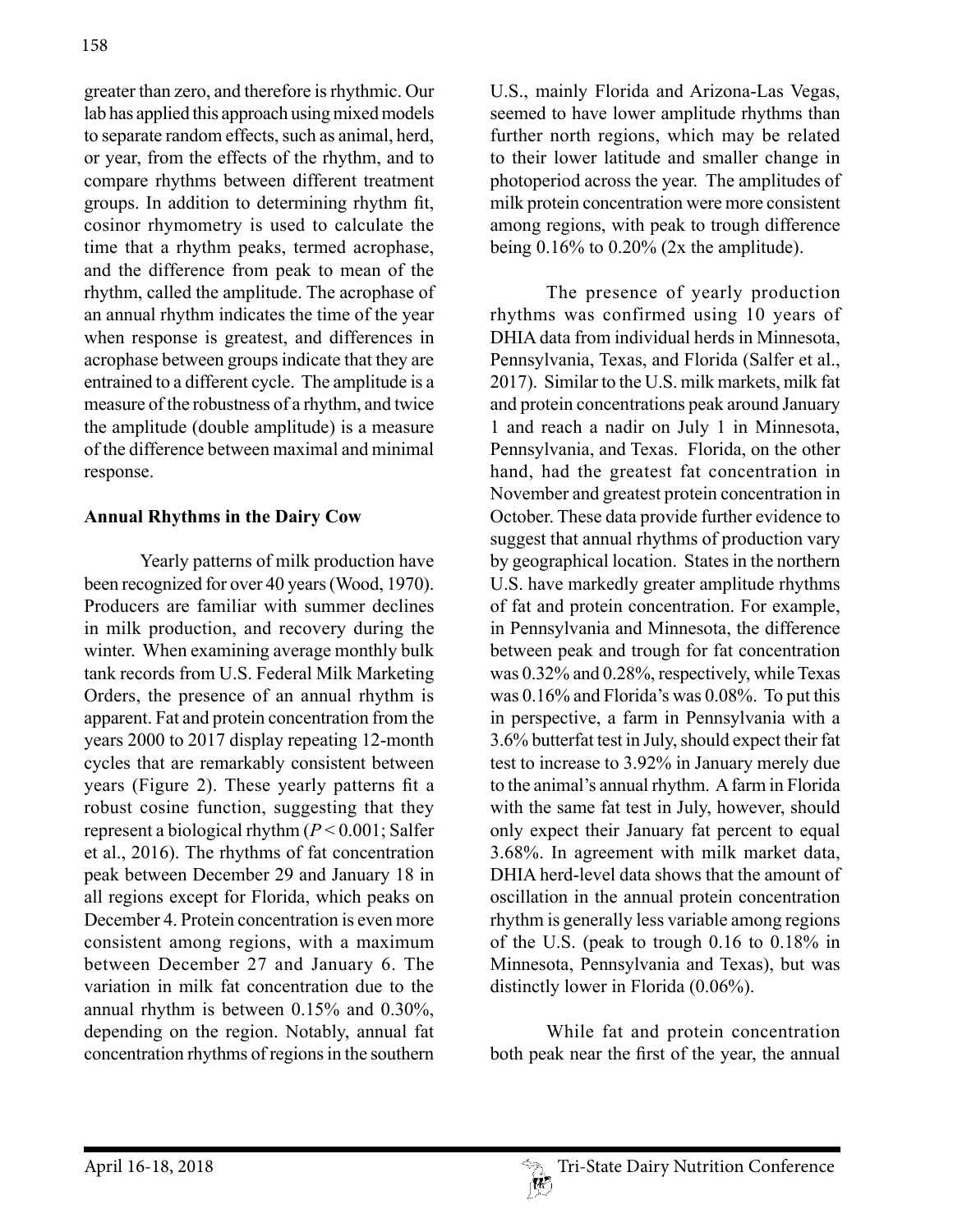rhythm of milk yield peaks between late March and early April, right around the vernal equinox (Salfer et al., 2017). Fat and protein yields peak between late February and early March. Contrary to the rhythms of fat and protein concentration, amplitudes of annual milk yield rhythms are greater in the southern U.S. compared to the north. Cosinor rhythmometry revealed that the peak to trough in Pennsylvania and Minnesota was 2.5 and 2.2 kg, respectively, while that of Texas and Florida were 6.3 and 7.4 kg, respectively. Fat and protein yields also oscillated more in the southern U.S. than the northern U.S. The mechanism causing the amplitudes of milk, fat, and protein yields to be greater in southern climates is unclear. Data from DHIA also revealed slight differences in annual production rhythms between breeds. The rhythm of milk peaks on April 1 in Holstein, while it peaks on May 11 for Jersey. While it is difficult to discern if this effect is actually due to genetic differences between breeds or simply an artifact of the analysis, it should be considered by producers.

Data from 11 individual herds in Pennsylvania has also been examined to determine which cow-level effects influence annual rhythms of milk production (Salfer et al., 2016). The diacylglycerol o-acyltransferase 1 (**DGAT1**) gene, responsible for 40% of the genetic variation in fat percentage, does not influence annual rhythms of fat concentration or fat yield (Winter et al., 2002). Similarly, rhythms of milk, fat, and protein yields, and fat and protein concentrations are not affected by parity. Data from these 11 herds also confirmed that fat and protein concentrations peak in late December and early January, milk yield peaks in late March and early April, and fat and protein yields peak in late February and early March. While rhythms of fat and protein concentrations were incredibly consistent among herds, 2 herds had very low amplitude rhythms of milk, fat, and

protein yields. There were not, however, any detectable differences among these herds and the rests, so the reason for the low-amplitude rhythms is unclear.

Naturally, environmental temperature is often blamed for causing the seasonal changes in milk production. While it is certainly a factor, our results suggest that an annual rhythm exists independent of temperature (Salfer et al., 2017). We compared the fit of a model containing daily maximum temperature within each state, to a model containing the linearized cosine function. Results suggest that the cosine function fits the data dramatically better than temperature, implying that the effect is not simply a function of temperature (*P* value of F-test <0.0001). Furthermore, a decline in fat and protein concentrations is observed *below*  the fitted cosine function in July and August, especially in Pennsylvania and Minnesota (Figure 3). This phenomenon appears to suggest that heat stress is an additive effect, separate from the annual rhythm that causes additional production declines in the summer. A final piece of evidence to support the suggestion that the annual rhythm is independent of temperature is that milk yield reaches a minimum in late September, instead of during the middle of the summer when temperatures are lowest.

Additional support suggesting that dairy cows are affected by annual rhythms is provided by yearly patterns of circulating metabolites. Piccione et al. (2012) determined that plasma concentrations of bilirubin, creatinine, triglycerides, and β-hydroxybutyrate (**BHBA**) fit 12-month rhythms. They observed that BHBA peaks on April 1, total bilirubin peaks on July 14, creatinine peaks on June 12, and triglycerides peak June 16. The circulating concentrations of prolactin vary by season in cattle, with drastically greater concentrations in summer (46 ng/mL) than winter (7 ng/mL) (Petitclerc et al.,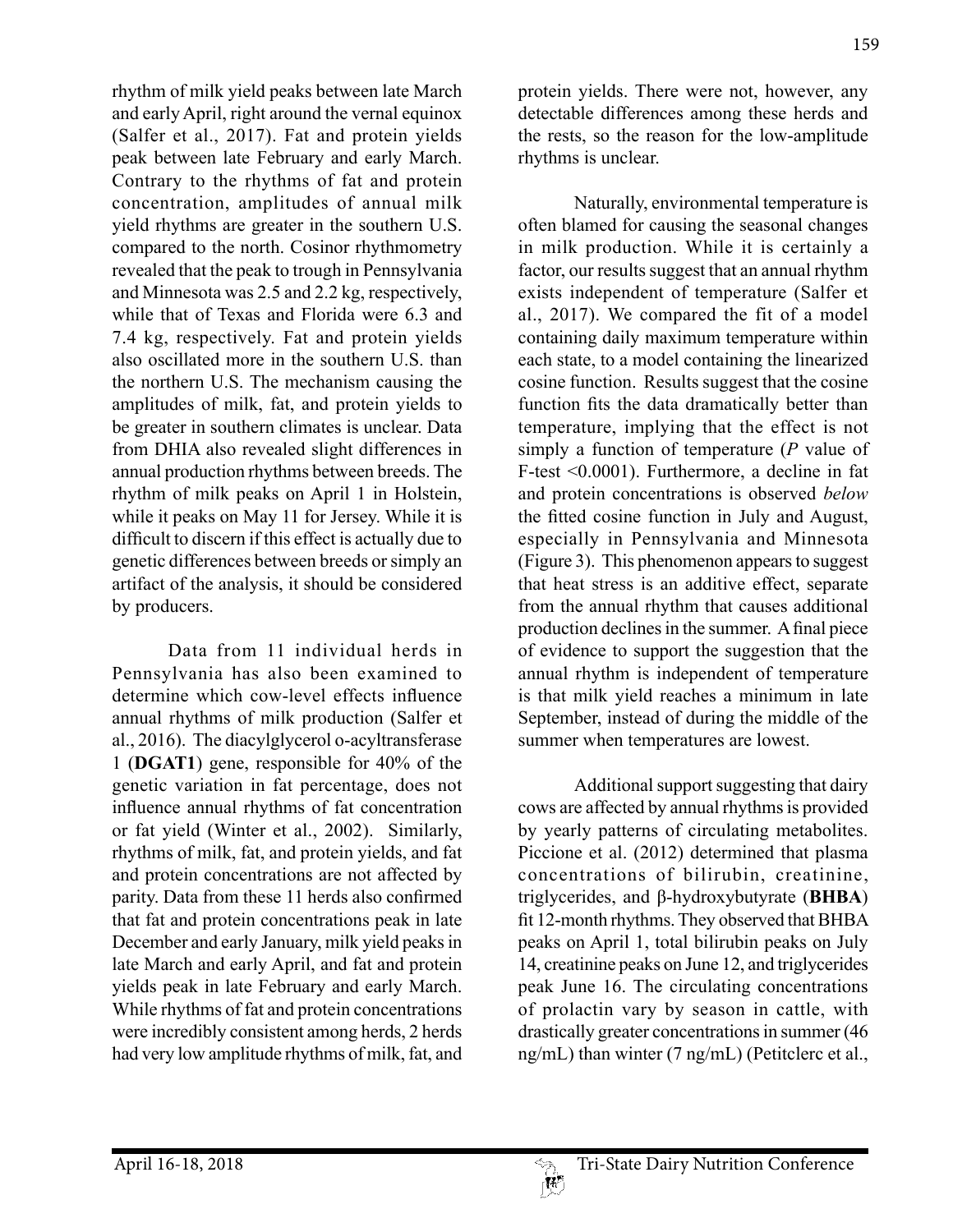1983). These effects persisted even after animals were blinded or pinealectomized, suggesting that the effect is endogenous. Furthermore, the season of the year affects the diurnal rhythm of body temperature in cows. Body temperature has greater daily fluctuations in the summer compared to the winter (Kendall and Webster, 2009). While cattle are not generally considered to be seasonal breeders, there are modest effects of season and photoperiod length on reproduction in cows (Hansen, 1985). While the common assumption is that domestication has removed the evolutionary drive for annual rhythms in cattle, there is ample evidence to suggest that they are still influenced by seasonal physiology.

## **Potential Mechanisms of Seasonality**

As discussed above, a primary role of annual rhythms is to coordinate reproduction with resource availability to maximize the likelihood of survival of the offspring. As an important component of reproduction, it is not implausible to expect that lactation is controlled through similar mechanisms. It stands to reason that producing more energy-dense milk with greater concentrations of fat and protein in the winter when energetic demands are greater would increase the likelihood of calf survival. In all mammalian species characterized, annual rhythms are controlled by a photoperiodic timer based on the duration of melatonin release (Lincoln and Hazlerigg, 2011). The synthesis of prolactin is also under the control of the photoperiod-based timing mechanism. Prolactin is released from the pituitary and is involved in feed intake and initiation of lactation in many mammalian species (Bauman and Bruce Currie, 1980; Lawrence et al., 2000).

Besides the melatonin-controlled day length timer, many species have evolved an endogenous timekeeping system that keeps track of time in constant photoperiods. This system allow animals to anticipate seasonal changes and prepare for the upcoming climate. Furthermore, it allows migrating animals to continue to have a record of the time of year, even after moving to a geographical location with a different photoperiod (Lincoln and Hazlerigg, 2011). The combination of output from this endogenous timer and melatoninbased photoperiod signaling lead to the ultimate seasonal phenotype.

# **Effects of Photoperiod on Milk Production**

Extensive research has examined the impact of altering photoperiod length on milk synthesis of the dairy cow. The first report of increased milk production after 16 h light: 8 h dark (16L:8D) photoperiod was make by H. Allen Tucker's lab at Michigan State (Peters et al., 1978). Since this initial discovery, several subsequent experiments have confirmed these findings (Stanisiewski et al., 1985; Dahl et al., 1997; Miller et al., 1999). Reksen et al. (1999) demonstrated that the effect occurs after implementation of any photoperiod greater than 12L: 12D; however, response is greatest at 16L: 8D.

The increase in milk production during long-day lighting has been associated with several hormonal changes that may be responsible for the observed effect. The duration of melatonin secretion is limited during artificial long-day lighting. Insulin like-growth factor-1 (**IGF-1**) is an effector molecule in the somatotropic axis. While the direct role of IGF-1 on milk synthesis is unclear, its concentration is increased after exogenous treatment with recombinant bovine somatotropin (Bauman and Vernon, 1993). Increased milk synthesis due to artificial 18L:6D photoperiod is associated with increased circulating IGF-1 concentrations (Dahl et al., 1997). Another hormone targeted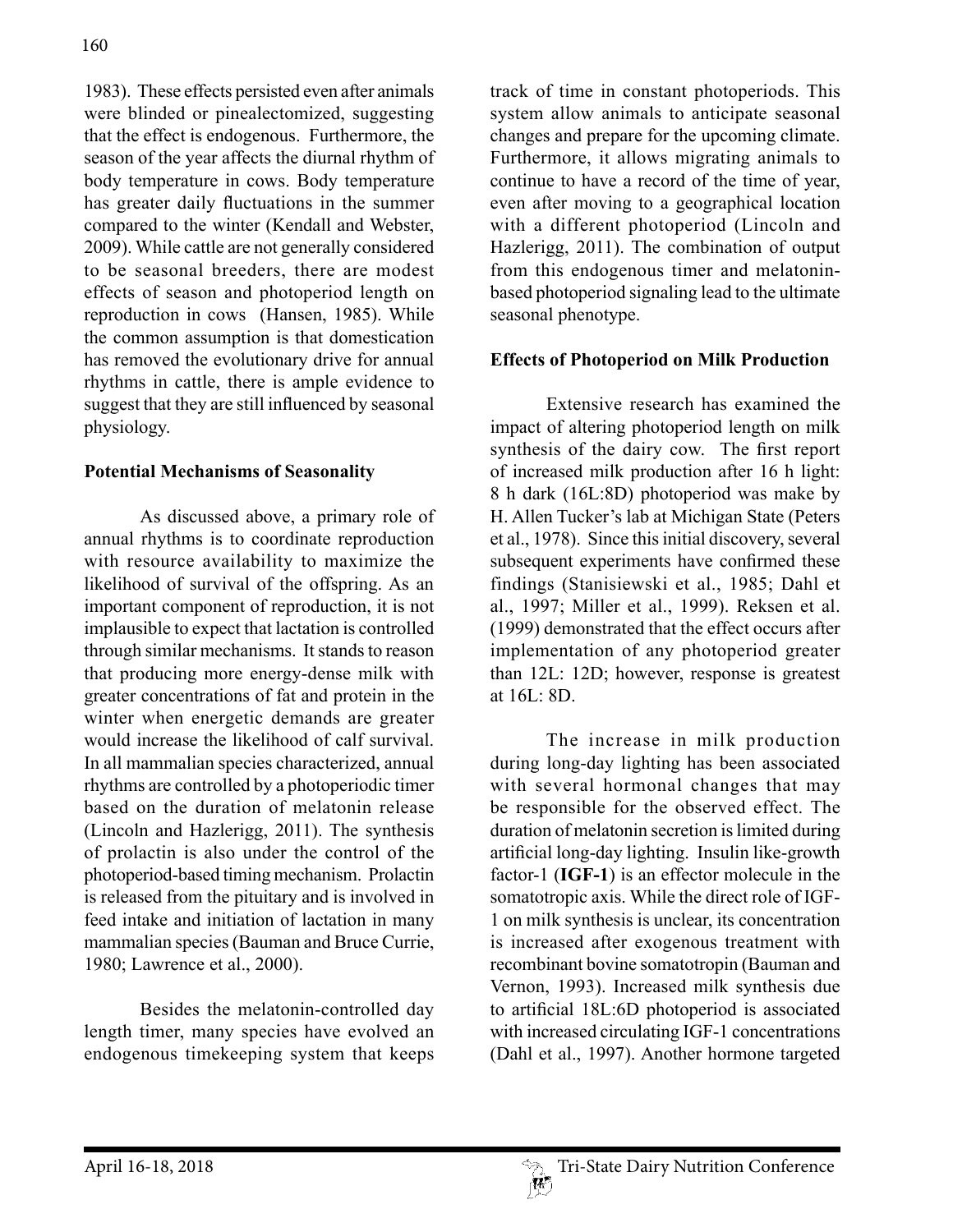for its potential role in the lactational response to photoperiod is prolactin. Plasma prolactin concentrations increase during long days and decrease during short days (Tucker et al., 1984; Lacasse et al., 2014). Feeding melatonin to mimic the dark phase also decreases the concentrations of plasma prolactin (Buchanan et al., 1993). However, effects of prolactin on milk synthesis do not appear to be direct because no effects on milk production are observed after administration of exogenous prolactin (Plaut et al., 1987).

The results of photoperiod experiments and annual rhythms of production are seemingly paradoxical. While long-day lighting consistently increases milk synthesis, the cow's natural annual rhythm dictates that milk production increases when the duration of the light cycle is shorter than 12 hr. This anomaly is difficult to explain using current knowledge of annual rhythms in dairy cattle. One potential explanation is that long-day lighting may induce *photorefractoriness* to the annual rhythm of milk synthesis. Photorefractoriness is a phenomenon observed in other mammalian species, through which long-term exposure to a constant photoperiod leads to spontaneous reversion of a seasonal physiological response to the state expected in the opposite photoperiod (Lincoln et al., 2005). In other species, a fixed photoperiod must be applied for a long period of time (4 to 12 weeks) before switching of the physiological response occurs. In cows, the increase in milk yield after long days typically does not manifest until after 4 weeks of administration (Dahl et al., 2000). While this mechanism seems promising as a possible explanation for the observed effects of long-day lighting, it has not yet been studied in cows and further research must be done to test if it is related to the milk yield response.

While a greater understanding of the mechanisms responsible for the annual rhythm of milk production must still be developed, there are practical considerations dairy producers can make now to better manage for seasonal changes in production. An acceptance of the annual rhythm as a biological phenomenon that cannot be altered by nutrition or management can help producers adjust expectations across the year. As discussed above, the annual rhythm of milk production is responsible for a large amount of the variation in milk production and components. Using parameters derived from the linearized cosine function, we have calculated variables to adjust monthly milk, fat and protein yields and fat and protein concentrations based on their annual rhythms (Table 1). These adjustment factors can be added to monthly production to remove the effect of the annual rhythm and standardize production across the year.

#### **Conclusions**

Seasonal rhythms are controlled by timekeeping systems within an animal and allow adaptations before environmental weather and feed availability changes occur. The cow is not as seasonal as small ruminants that will only breed at certain times of the year, but a modest seasonal rhythm in milk and milk component yields is observed. The amplitude of the rhythm appears to be decreased in more southern regions of the US. Predicting the seasonal rhythm will allow a more precise evaluation of herd production. Long photoperiods are a well demonstrated method to increase milk and milk component yields and may actually work to reverse some of the negative effects of lengthening days, but more research is needed to clearly understand this phenomenon.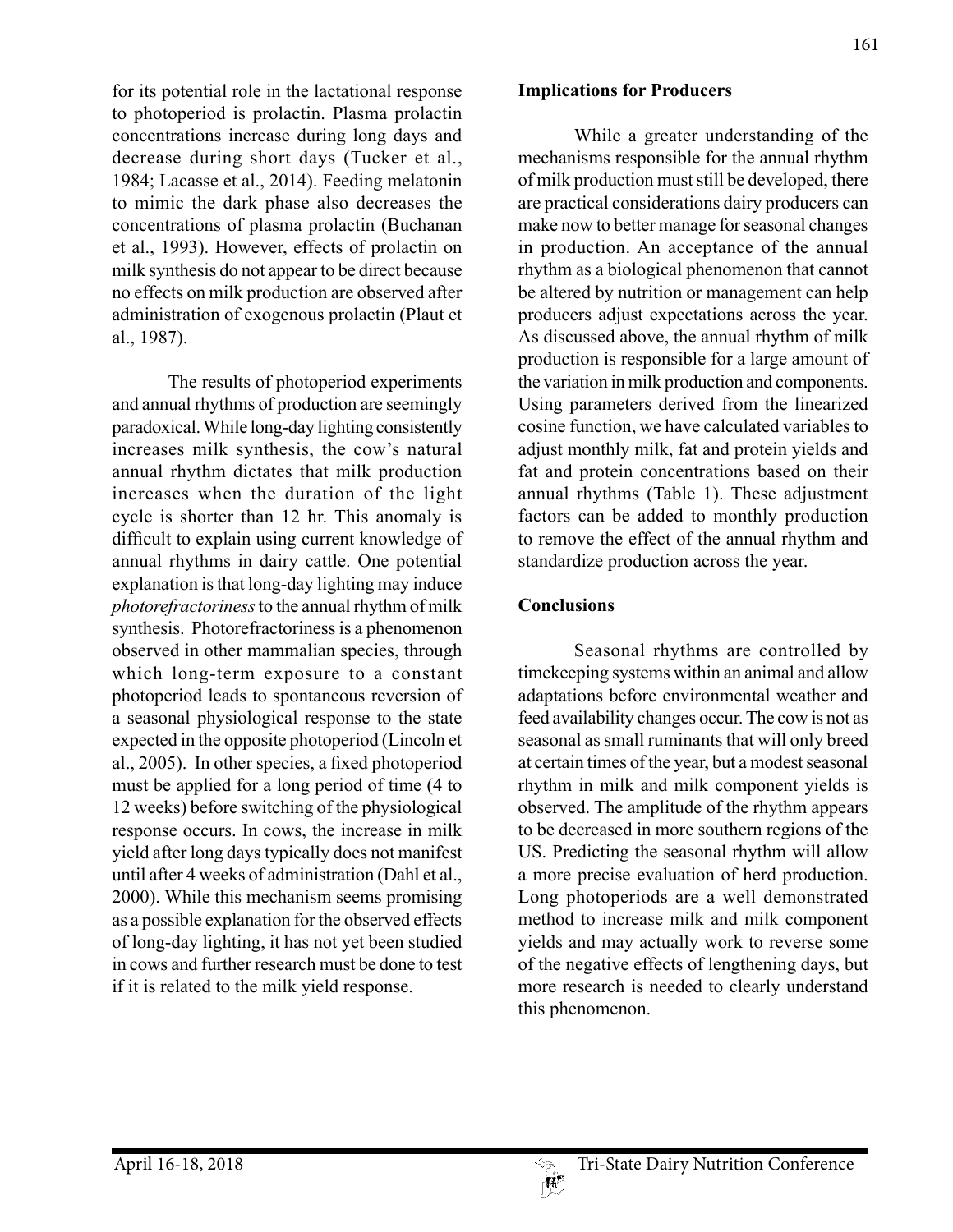# **References**

Bauman, D.E., and W. Bruce Currie. 1980. Partition of nutrients during pregnancy and lactation: A review of mechanisms involving homeostasis and homeorhesis. J. Dairy Sci. 63:1514–1529. doi:10.3168/jds.S0022- 0302(80)83111-0.

Bauman, D.E., and R.G. Vernon. 1993. Effects of exogenous bovine somatotropin on lactation. Annu. Rev. Nutr. 13:437–461. doi:10.1146/ annurev.nu.13.070193.002253.

Buchanan, B.A., L.T. Chapin, and H.A. Tucker. 1993. Effect of 12 weeks of daily melatonin on lactation and prolactin in dairy cows. J. Dairy Sci 76:288. (Abstr.)

Carpenter, F.L., D.C. Paton, and M.A. Hixon. 1983. Weight gain and adjustment of feeding territory size in migrant hummingbirds. Proc. Natl. Acad. Sci. 80:7259–7263. doi:10.1073/ pnas.80.23.7259.

Dahl, G.E., B.A. Buchanan, and H.A. Tucker. 2000. Photoperiodic effects on dairy cattle: A review. J. Dairy Sci. 83:885–893. doi:10.3168/ jds.S0022-0302(00)74952-6.

Dahl, G.E., T.H. Elsasser, A. V Capuco, R.A. Erdman, and R.R. Peters. 1997. Effects of a long daily photoperiod on milk yield and circulating concentrations of insulin-like growth factor-I. J. Dairy Sci. 80:2784–2789. doi:http://dx.doi. org/10.3168/jds.S0022-0302(97)76241-6.

Hansen, P.J. 1985. Seasonal modulation of puberty and the postpartum anestrus in cattle: A review. Livest. Prod. Sci. 12:309–327. doi:10.1016/0301-6226(85)90131-9.

Kendall, P.E., and J.R. Webster. 2009. Season and physiological status affects the circadian body temperature rhythm of dairy cows. Livest. Sci. 125:155–160. doi:10.1016/j.livsci.2009.04.004.

Lacasse, P., C.M. Vinet, and D. Petitclerc. 2014. Effect of prepartum photoperiod and melatonin feeding on milk production and prolactin concentration in dairy heifers and cows.. J. Dairy Sci. 97:3589–3598. doi:10.3168/jds.2013-7615.

Lawrence, C.B., F. Celsi, J. Brennand, and S.M. Luckman. 2000. Alternative role for prolactinreleasing peptide in the regulation of food intake. Nat. Neurosci. 3:645–646.

Lincoln, G., and D. Hazlerigg. 2011. Mammalian circannual pacemakers. VII. M.C. Lucy, J.L. Pate, M.F. Smith, and T.E. Spencer, ed. Nottingham University Press, Nottingham, UK.

Lincoln, G.A., J.D. Johnston, H. Andersson, G. Wagner, and D.G. Hazlerigg. 2005. Photorefractoriness in mammals: Dissociating a seasonal timer from the circadian-based photoperiod response. Endocrinology 146:3782– 3790. doi:10.1210/en.2005-0132.

Malpaux, B., C. ViguiÉ, D.. Skinner, J. Thiéry, and P. Chemineau. 1997. Control of the circannual rhythm of reproduction by melatonin in the ewe. Brain Res. Bull. 44:431–438. doi:10.1016/S0361-9230(97)00223-2.

Miller, A.R.E., E.P. Stanisiewski, R.A. Erdman, L.W. Douglass, and G.E. Dahl. 1999. Effects of long daily photoperiod and bovine somatotropin (Trobest®) on milk yield in cows. J. Dairy Sci. 82:1716–1722. doi:10.3168/jds.S0022- 0302(99)75401-9.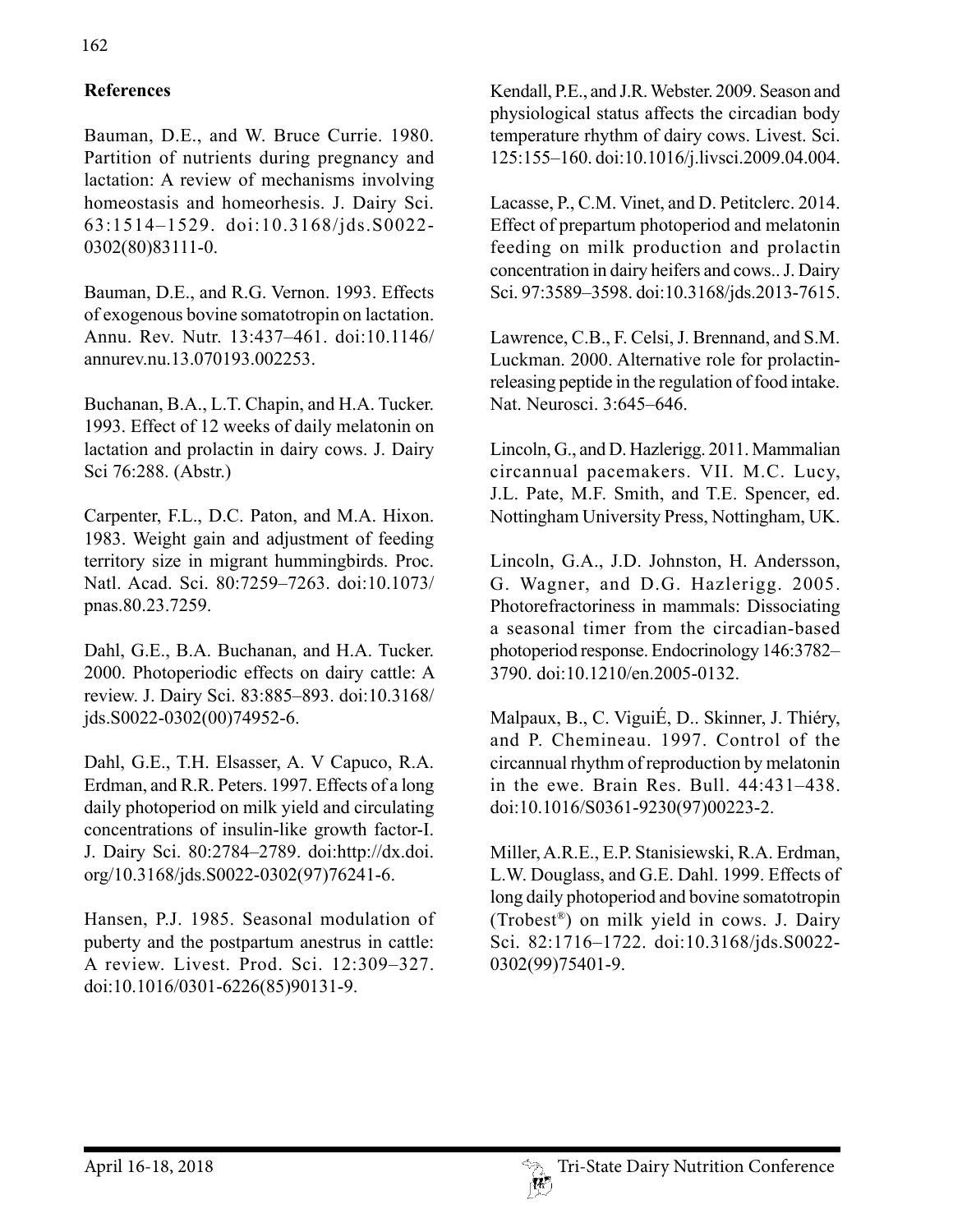Peters, R.R., L.T. Chapin, K.B. Leining, and H.A. Tucker. 1978. Supplemental lighting stimulates growth and lactation in cattle. Science (80) 199:847–856.

Petitclerc, D., R.R. Peters, L.T. Chapin, W.D. Oxender, K.R. Refsal, R.K. Braun, and H.A. Tucker. 1983. Effect of blinding and pinealectomy on photoperiod and seasonal variations in secretion of prolactin in cattle. Exp. Biol. Med. 174:205–211.

Piccione, G., V. Messina, S. Scianó, A. Assenza, T. Orefice, I. Vazzana, and A. Zumbo. 2012. Annual changes of some metabolical parameters in dairy cows in the Mediterranean area. Vet. Arh. 82:229–238.

Plaut, K., D.E. Bauman, N. Agergaard, and R.M. Akers. 1987. Effect of exogenous prolactin administration on lactational performance of dairy cows. Domest. Anim. Endocrinol. 4:279–290.

Reksen, O., A. Tverdal, K. Landsverk, E. Kommisrud, K.E. Bøe, and E. Ropstad. 1999. Effects of photointensity and photoperiod on milk yield and reproductive performance of Norwegian Red Cattle. J. Dairy Sci. 82:810– 816. doi:http://dx.doi.org/10.3168/jds.S0022- 0302(99)75300-2.

Salfer, I.J., C.D. Dechow, and K.J. Harvatine. 2016. 1626 Annual rhythms of milk, fat, and protein production in US dairy cattle.. J. Anim. Sci. 94:792. (Abstr.)

Salfer, I.J., C.D. Dechow, and K.J. Harvatine. 2017. 518 The effects of U.S. region on the annual rhythms of milk yield and fat and protein concentration and yield of dairy cattle at the herd level. J. Dairy Sci. 100:432. (Abstr.)

Stanisiewski, E.P., R.W. Mellenberger, C.R. Anderson, and H.A. Tucker. 1985. Effect of photoperiod on milk yield and milk fat in commercial dairy herds. J. Dairy Sci. 68:1134– 1140. doi:10.3168/jds.S0022-0302(85)80939-5.

Tucker, H.A., D. Petitclerc, and S.A. Zinn. 1984. The influence of photoperiod on body weight gain, body composition, nutrient intake and hormone secretion. J. Anim. Sci. 59:1610–1620.

Winter, A., W. Krämer, F.A.O. Werner, S. Kollers, S. Kata, G. Durstewitz, J. Buitkamp, J.E. Womack, G. Thaller, and R. Fries. 2002. Association of a lysine-232/alanine polymorphism in a bovine gene encoding acyl-CoA:diacylglycerol acyltransferase (DGAT1) with variation at a quantitative trait locus for milk fat content.. Proc. Natl. Acad. Sci. U. S. A. 99:9300–5. doi:10.1073/pnas.142293799.

Wood, P.D.P. 1970. A note on the repeatability of parameters of the lactation curve in cattle. Anim. Prod. 12:535–538. doi:10.1017/ S0003356100029135.

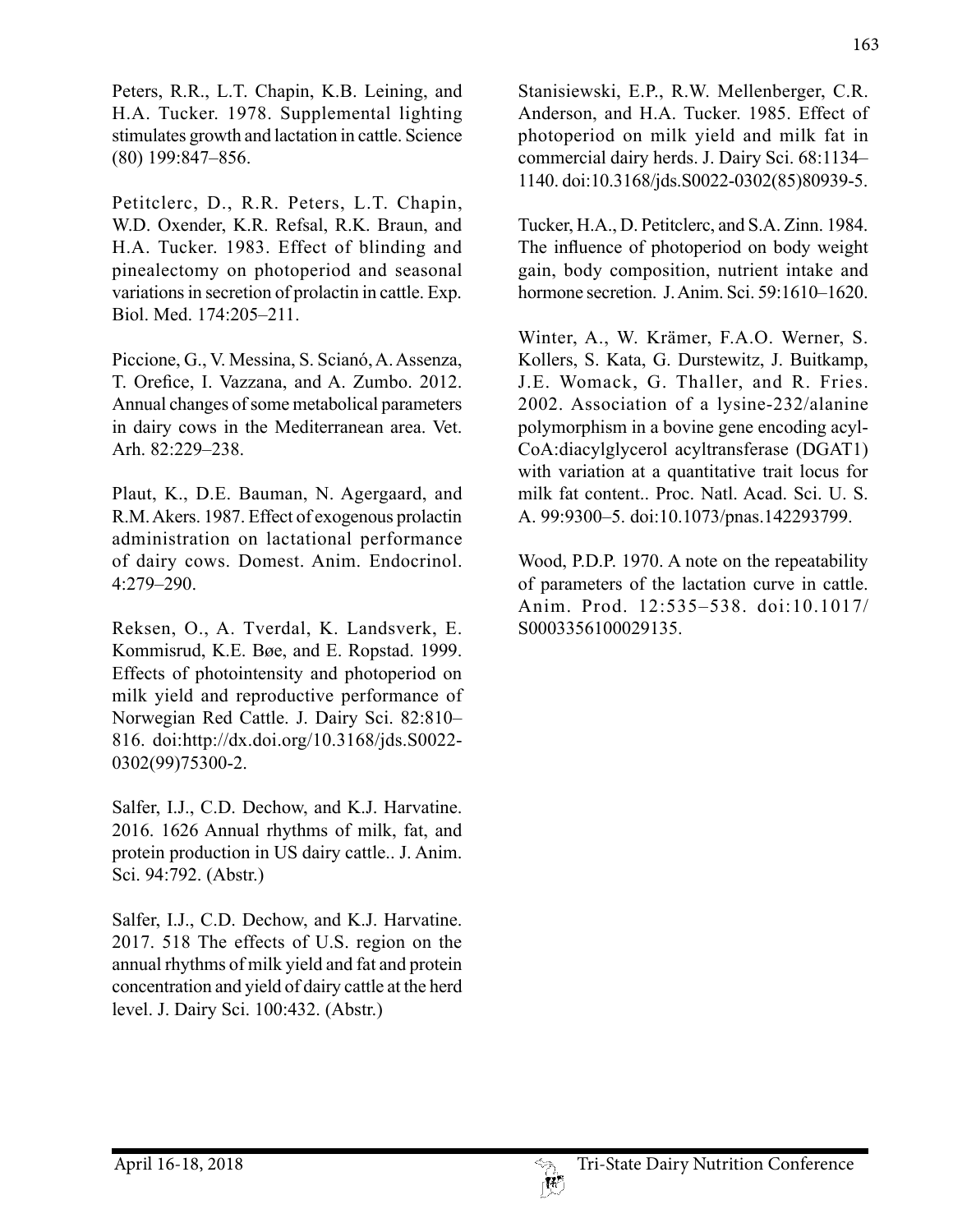|            | Milk lb | Fat, $\%$ | Protein, % | Fat, lb | Protein, lb |
|------------|---------|-----------|------------|---------|-------------|
| Jan        | 0.0     | $-0.13$   | $-0.10$    | $-0.09$ | $-0.04$     |
| Feb        | $-1.5$  | $-0.12$   | $-0.08$    | $-0.14$ | $-0.08$     |
| Mar        | $-2.6$  | $-0.07$   | $-0.04$    | $-0.15$ | $-0.09$     |
| Apr        | $-3.1$  | 0.00      | 0.00       | $-0.13$ | $-0.08$     |
| May        | $-2.7$  | 0.08      | 0.04       | $-0.07$ | $-0.05$     |
| Jun        | $-1.7$  | 0.14      | 0.06       | 0.00    | 0.00        |
| Jul        | $-0.2$  | 0.17      | 0.07       | 0.07    | 0.05        |
| Aug        | 1.3     | 0.15      | 0.05       | 0.12    | 0.08        |
| Sep        | 2.4     | 0.11      | 0.01       | 0.13    | 0.09        |
| Oct        | 2.8     | 0.03      | $-0.03$    | 0.11    | 0.08        |
| <b>Nov</b> | 2.5     | $-0.04$   | $-0.07$    | 0.05    | 0.05        |
| Dec        | 1.5     | $-0.10$   | $-0.10$    | $-0.02$ | 0.00        |

**Table 1.** Values to normalize milk, fat, and protein yields, and fat and protein concentrations to account for the annual rhythm of these variables. Monthly production should be added to the appropriate value in the table.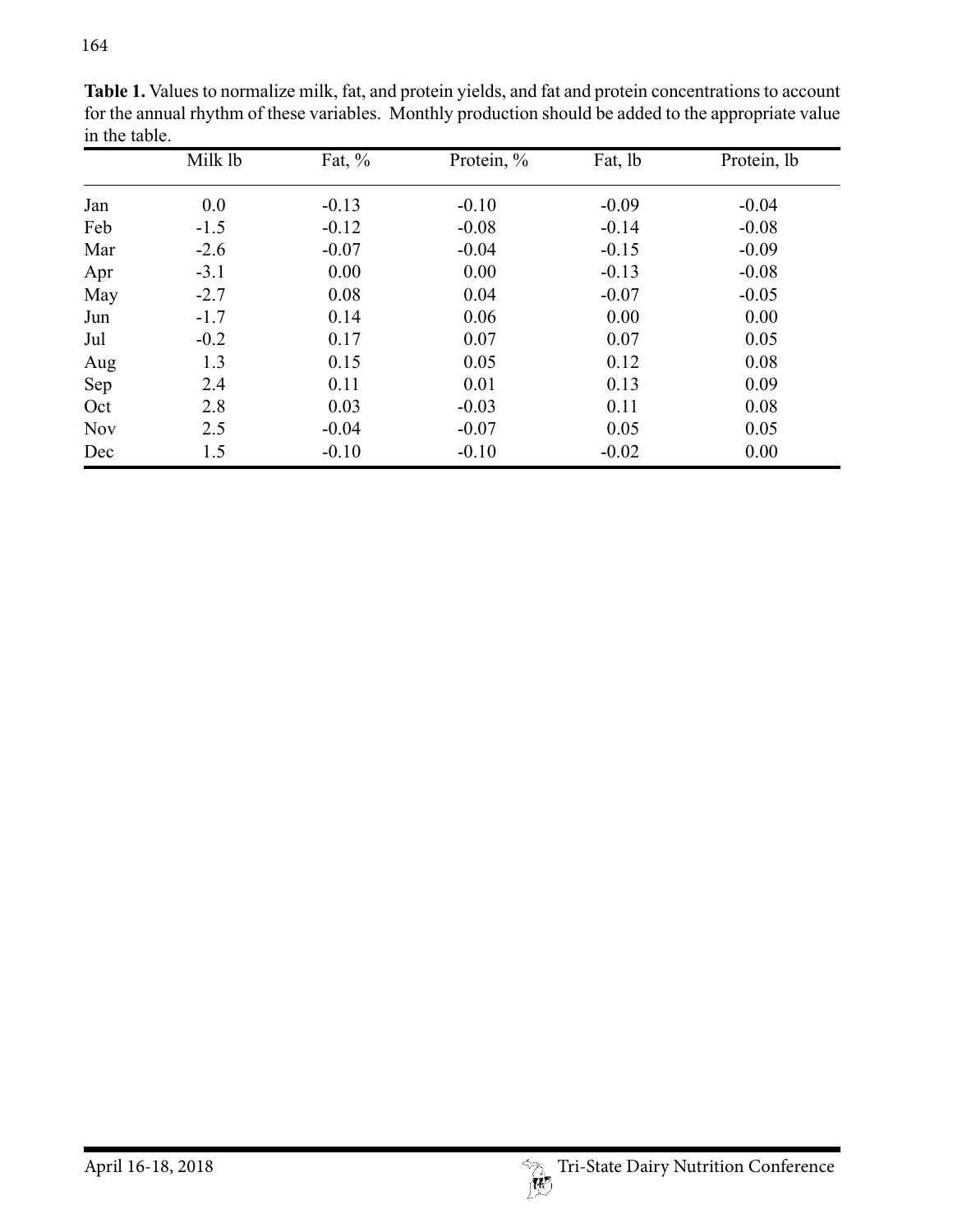

**Figure 1.** Parameters relevant to characterization of biological rhythms. Period refers to the length of time to complete one cycle of the rhythm. Amplitude is the difference between peak and mean. Double amplitude is the difference between peak and trough. Acrophase is the time at peak. Bathyphase is the time at trough. Phase advance refers to shifting the rhythm curve so that the acrophase occurs earlier than it was previously. Phase advance refers to shifting the rhythm curve so that acrophase occurs later than it was previously.



**Figure 2.** Yearly patterns of milk fat and protein concentration in the Mideast Milk Market. Rhythms are very repeatable between years.